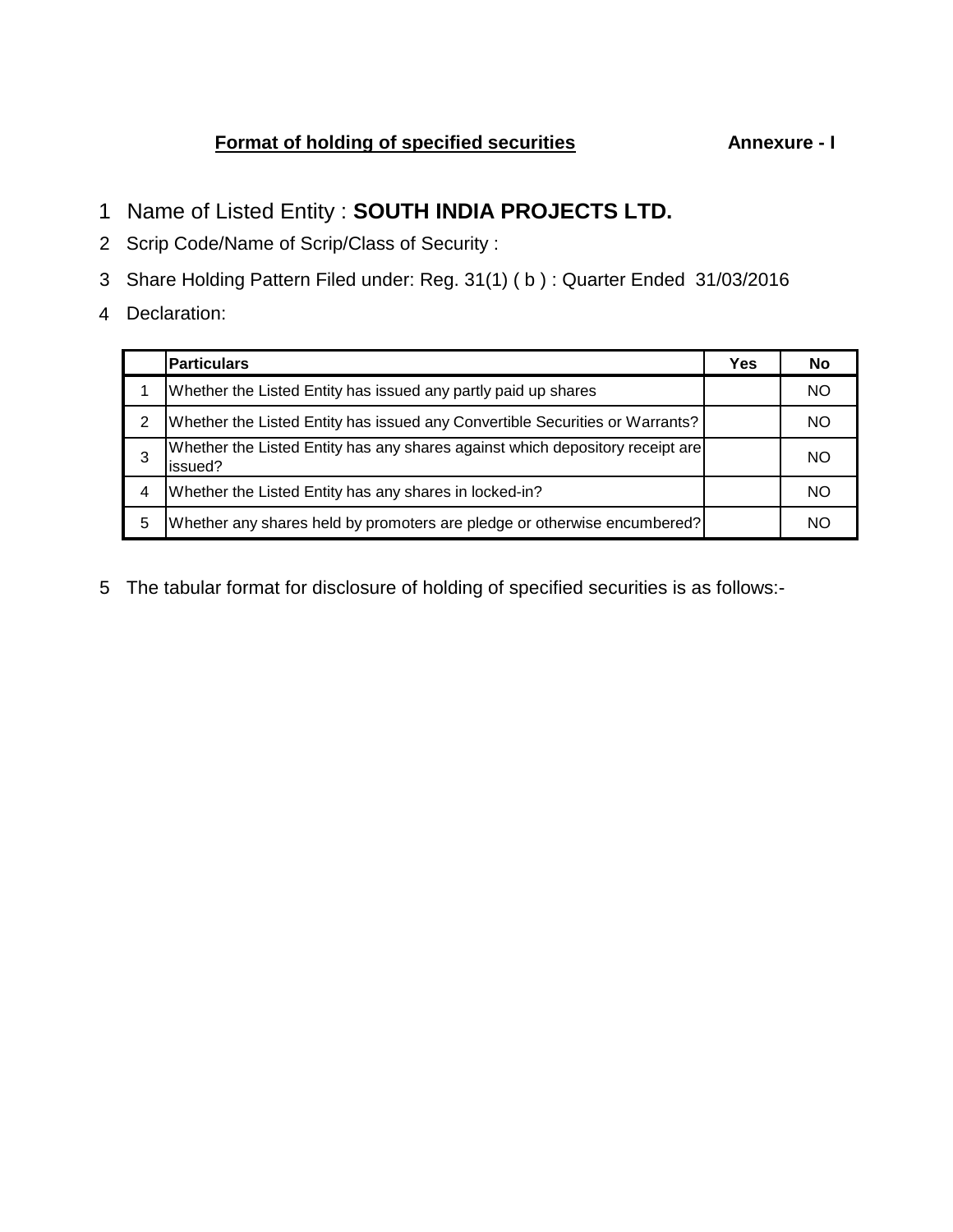## Table I - Summary Statement holding of specified securities

|      | Categor Category of shareholder | Nos. of          | No. of fully paid-       |                          |                          | No. of partly No. of shares Total nos. shares Shareholding |                                      |            |                      | Number of Voting Rights held in each class of securities |                    |                                       | No. of Shares   Shareholding as   Number of Locked in shares   Number of Shares pledged or |            |                           |                                |                           | <b>Number of equity</b><br>shares held in |
|------|---------------------------------|------------------|--------------------------|--------------------------|--------------------------|------------------------------------------------------------|--------------------------------------|------------|----------------------|----------------------------------------------------------|--------------------|---------------------------------------|--------------------------------------------------------------------------------------------|------------|---------------------------|--------------------------------|---------------------------|-------------------------------------------|
| (1)  | (II)                            | shareholde<br>rs | up equity<br>shares held | paid-up<br>equity shares | underlying<br>Depository | held<br>$(VII) =$                                          | as a % of<br>total no. of            |            | (IX)                 |                                                          |                    | Underlying<br>convertible             | a % assuming<br>full conversion                                                            | (XII)      |                           | otherwise encumbered<br>(XIII) |                           | dematerialized                            |
|      |                                 | (III)            | (IV)                     | held                     | Receipt                  | (IV)+(V)+(VI)                                              | shares                               |            |                      |                                                          |                    | securities                            | of convertible                                                                             |            |                           |                                |                           | form                                      |
|      |                                 |                  |                          | (V)                      | (VI)                     |                                                            | (calculated<br>as per SCRR.<br>1957) |            | No. of Voting Rights |                                                          | Total as a %<br>0f | (Including<br><b>Warrants)</b><br>(X) | securities (as a<br>percentage of<br>diluted share                                         | No.<br>(a) | As a % of<br>total Shares | No.<br>(a)                     | As a % of<br>total Shares | (XIV)                                     |
|      |                                 |                  |                          |                          |                          |                                                            | (VIII) As a %<br>of (A+B+C2)         | Class eg:x | Class eg:y           | Total                                                    | $(A+B+C)$          |                                       | capital)<br>(XI)=(VII)+(X) as<br>a % of (A+B+C)                                            |            | held<br>(b)               |                                | held<br>(b)               |                                           |
|      | Promoter &                      |                  |                          |                          |                          |                                                            |                                      |            |                      |                                                          |                    |                                       |                                                                                            |            |                           |                                |                           |                                           |
| (A)  | Promoter Group                  | 2                | 1229346                  | 0                        | $\Omega$                 | 1229346                                                    | 40.527                               | 1229346    | 0                    | 1229346                                                  | 40.527             | $\mathbf 0$                           | 40.527                                                                                     | $\Omega$   | 0.000                     | 0                              | 0.000                     | 1229346                                   |
| (B)  | Public                          | 658              | 1804042                  | 0                        | $\Omega$                 | 1804042                                                    | 59.473                               | 1804042    | $\Omega$             | 1804042                                                  | 59.473             | 0                                     | 59.473                                                                                     | $\Omega$   | 0.000                     | $\Omega$                       | 0.000                     | 1795411                                   |
| (C)  | Non Promoter - Non              |                  |                          |                          |                          |                                                            |                                      |            |                      |                                                          |                    |                                       |                                                                                            |            |                           |                                |                           |                                           |
|      | Public                          |                  |                          |                          |                          |                                                            |                                      |            |                      |                                                          |                    |                                       |                                                                                            |            |                           |                                |                           |                                           |
| (C1) | Shares underlying               |                  |                          |                          |                          |                                                            |                                      |            |                      |                                                          |                    |                                       |                                                                                            |            |                           |                                |                           |                                           |
|      | <b>DRs</b>                      |                  |                          |                          |                          |                                                            |                                      |            |                      |                                                          |                    |                                       |                                                                                            |            |                           |                                |                           |                                           |
| (C2) | Shares held by                  |                  |                          |                          |                          |                                                            |                                      |            |                      |                                                          |                    |                                       |                                                                                            |            |                           |                                |                           |                                           |
|      | <b>Employee Trusts</b>          |                  |                          |                          |                          |                                                            |                                      |            |                      |                                                          |                    |                                       |                                                                                            |            |                           |                                |                           |                                           |
|      | <b>TOTAL</b>                    | 660              | 3033388                  | n.                       |                          | 3033388                                                    | 100.000                              | 3033388    | $\Omega$             | 3033388                                                  | 100.000            | $\mathbf{0}$                          | 100.000                                                                                    | $\Omega$   | 0.000                     | $\mathbf{0}$                   | 0.000                     | 3024757                                   |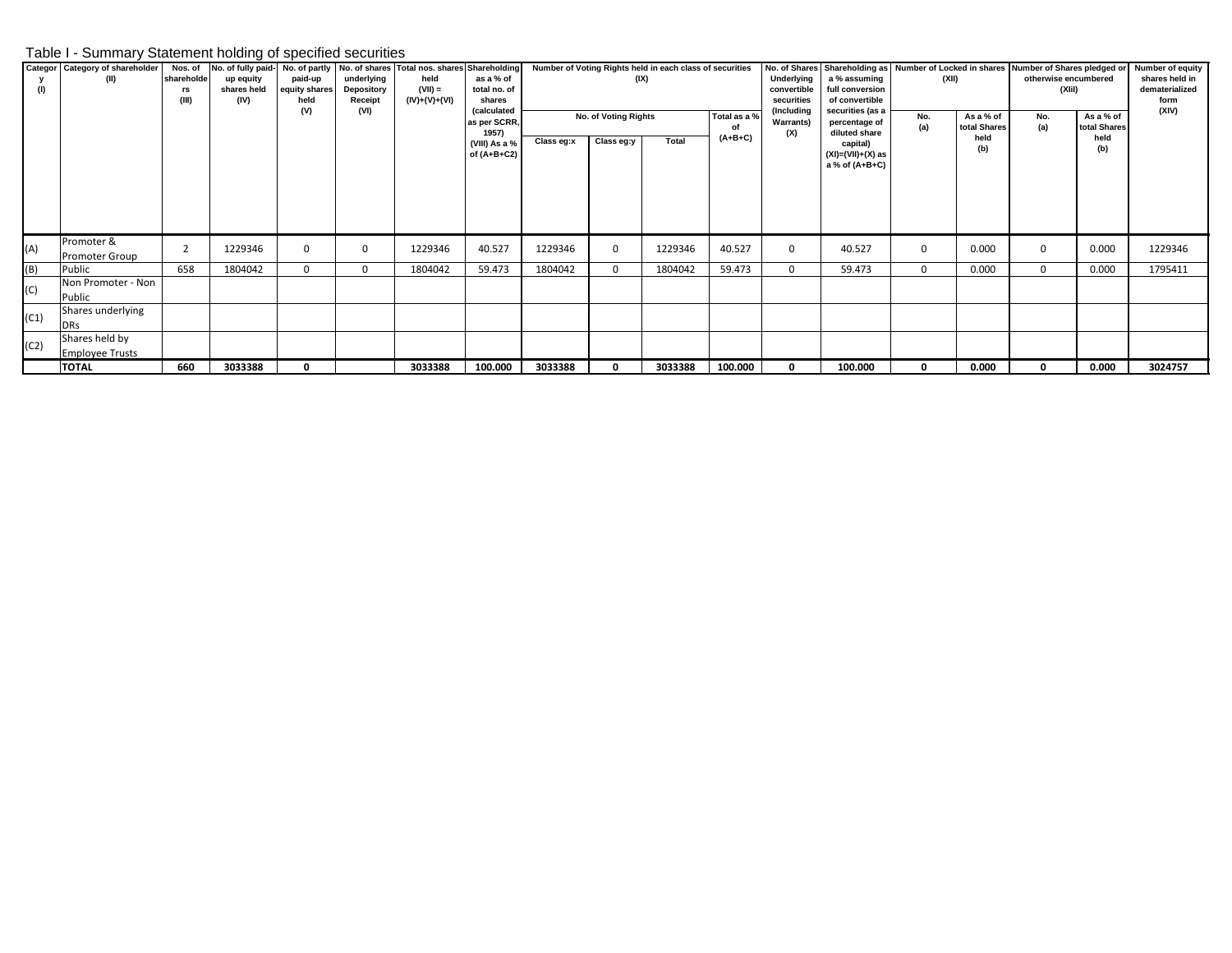## **Table II - Statement showing shareholding pattern of the Promoter and Promoter Group**

|     | Category & Name of<br>shareholders<br>(1)                                                        | Nos. of<br>shareholders<br>(III) | ----------------<br>No. of fully paid-up<br>equity shares held<br>(IV) | No. of partly<br>paid-up<br>equity shares<br>held<br>(V) | .<br>Nos. of<br>shares<br>underlying<br>Depository<br>Receipt<br>(VI) | Total nos. shares<br>held<br>$(VII) = (IV)+(V)+(VI)$ | Shareholding Number of Voting Rights held in each class of securities<br>% calculated<br>as per SCRR,<br>1957<br>As a % of<br>$(A+B+C2)$ |              |                               | (IX)         |                                              | No. of Shares<br>Underlying<br>Outstanding<br>convertible<br>securities<br>(Including | Shareholding as<br>Number of Locked in shares<br>a % assuming<br>(XII)<br>full conversion<br>of convertible<br>securities (as a<br>percentage of |              |                                          | Number of Shares pledged or<br>otherwise encumbered<br>(XI) |                                          | Number of equity<br>shares held in<br>dematerialized<br>form<br>(XIV) |
|-----|--------------------------------------------------------------------------------------------------|----------------------------------|------------------------------------------------------------------------|----------------------------------------------------------|-----------------------------------------------------------------------|------------------------------------------------------|------------------------------------------------------------------------------------------------------------------------------------------|--------------|-------------------------------|--------------|----------------------------------------------|---------------------------------------------------------------------------------------|--------------------------------------------------------------------------------------------------------------------------------------------------|--------------|------------------------------------------|-------------------------------------------------------------|------------------------------------------|-----------------------------------------------------------------------|
|     |                                                                                                  |                                  |                                                                        |                                                          |                                                                       |                                                      | (VIII)                                                                                                                                   | Class        | No. of Voting Rights<br>Class | Total        | Total as a 9<br>of Total<br>Voting<br>rights | <b>Warrants)</b><br>(X)                                                               | diluted share<br>capital)<br>$(XI) =$<br>$(VII)+(X)$ as a %                                                                                      | No.<br>(a)   | As a % of<br>total Shares<br>held<br>(b) | No.<br>(a)                                                  | As a % of<br>total Shares<br>held<br>(b) |                                                                       |
| (1) | Indian                                                                                           | $\Omega$                         | $\mathbf 0$                                                            | $\Omega$                                                 | $\mathbf{0}$                                                          | $\mathbf 0$                                          | 0.000                                                                                                                                    | $\mathbf{0}$ | $\mathbf 0$                   | $\mathbf{0}$ | 0.000                                        | $\Omega$                                                                              | 0.000                                                                                                                                            | $\Omega$     | 0.000                                    | $\mathbf{0}$                                                | 0.000                                    | $\mathbf{0}$                                                          |
| (a) | Individuals/Hindu<br>undivided Family                                                            | 1                                | 150000                                                                 | $\mathbf{0}$                                             | $\mathbf{0}$                                                          | 150000                                               | 4.945                                                                                                                                    | 150000       | $\mathbf{0}$                  | 150000       | 4.945                                        | $\mathbf 0$                                                                           | 4.945                                                                                                                                            | $\mathbf 0$  | 0.000                                    | $\mathbf{0}$                                                | 0.000                                    | 150000                                                                |
|     | <b>JAGAN MOHAN</b><br><b>REDDY THUMMA</b>                                                        | $\mathbf{0}$                     | 150000                                                                 | $\mathbf{0}$                                             | $\Omega$                                                              | 150000                                               | 4.945                                                                                                                                    | 150000       | $\Omega$                      | 150000       | 4.945                                        | $\mathbf 0$                                                                           | 4.945                                                                                                                                            | $\mathbf{0}$ | 0.000                                    | $\mathbf{0}$                                                | 0.000                                    | 150000                                                                |
| (b) | Central<br>Government/State<br>Government(s)                                                     | $\mathbf 0$                      | $\mathbf 0$                                                            | $\mathsf 0$                                              | $\mathbf{0}$                                                          | $\mathbf 0$                                          | 0.000                                                                                                                                    | $\mathbf{0}$ | $\mathbf 0$                   | $\mathsf 0$  | 0.000                                        | $\mathsf 0$                                                                           | 0.000                                                                                                                                            | $\mathsf 0$  | 0.000                                    | $\mathbf 0$                                                 | 0.000                                    | $\mathbf 0$                                                           |
| (c) | Financial<br>Institutions/Banks                                                                  | $\mathbf{0}$                     | $\mathbf 0$                                                            | $\mathbf{0}$                                             | $\mathbf{0}$                                                          | $\mathbf{0}$                                         | 0.000                                                                                                                                    | $\mathbf{0}$ | $\mathbf 0$                   | $\mathbf{0}$ | 0.000                                        | $\mathbf 0$                                                                           | 0.000                                                                                                                                            | $\mathbf{0}$ | 0.000                                    | $\mathbf{0}$                                                | 0.000                                    | $\mathbf 0$                                                           |
| (d) | Any Other                                                                                        | $\mathbf 0$                      | $\mathbf 0$                                                            | $\mathbf 0$                                              | $\Omega$                                                              | $\mathbf 0$                                          | 0.000                                                                                                                                    | $\mathbf{0}$ | $\Omega$                      | $\mathbf 0$  | 0.000                                        | $\mathbf 0$                                                                           | 0.000                                                                                                                                            | $\mathsf 0$  | 0.000                                    | $\mathbf{0}$                                                | 0.000                                    | $\mathsf 0$                                                           |
|     | <b>Bodies Corporate</b>                                                                          | $\mathbf 0$                      | $\mathbf 0$                                                            | $\Omega$                                                 | $\Omega$                                                              | $\Omega$                                             | 0.000                                                                                                                                    | $\Omega$     | $\Omega$                      | $\Omega$     | 0.000                                        | $\Omega$                                                                              | 0.000                                                                                                                                            | $\mathbf{0}$ | 0.000                                    | $\mathbf 0$                                                 | 0.000                                    | $\mathbf 0$                                                           |
|     | Trusts                                                                                           | $\mathbf 0$                      | $\mathbf 0$                                                            | $\mathbf 0$                                              | $\Omega$                                                              | $\mathbf 0$                                          | 0.000                                                                                                                                    | $\Omega$     | $\Omega$                      | $\mathbf 0$  | 0.000                                        | $\Omega$                                                                              | 0.000                                                                                                                                            | $\mathbf 0$  | 0.000                                    | $\mathbf 0$                                                 | 0.000                                    | $\mathsf 0$                                                           |
|     | <b>Clearing Members</b>                                                                          | $\mathbf{0}$                     | $\Omega$                                                               | $\Omega$                                                 | $\Omega$                                                              | $\Omega$                                             | 0.000                                                                                                                                    | $\Omega$     | $\Omega$                      | $\mathbf 0$  | 0.000                                        | $\Omega$                                                                              | 0.000                                                                                                                                            | $\mathbf{0}$ | 0.000                                    | $\Omega$                                                    | 0.000                                    | $\Omega$                                                              |
|     | Sub-Total (A)(1)                                                                                 | $\mathbf{1}$                     | 150000                                                                 | $\Omega$                                                 | $\Omega$                                                              | 150000                                               | 4.945                                                                                                                                    | 150000       | $\Omega$                      | 150000       | 4.945                                        | $\Omega$                                                                              | 4.945                                                                                                                                            | $\mathbf 0$  | 0.000                                    | $\Omega$                                                    | 0.000                                    | 150000                                                                |
| (2) | Foreign                                                                                          | $\mathbf 0$                      | $\mathbf 0$                                                            | $\Omega$                                                 | $\Omega$                                                              | $\Omega$                                             | 0.000                                                                                                                                    | $\Omega$     | $\Omega$                      | $\mathbf 0$  | 0.000                                        | $\Omega$                                                                              | 0.000                                                                                                                                            | $\Omega$     | 0.000                                    | $\Omega$                                                    | 0.000                                    | $\mathbf{0}$                                                          |
| (a) | Individuals (Non-<br>Resident<br>Individuals/Foreign<br>Individuals)                             | $\mathbf{1}$                     | 1079346                                                                | 0                                                        | $\mathbf{0}$                                                          | 1079346                                              | 35.582                                                                                                                                   | 1079346      | $\mathbf 0$                   | 1079346      | 35.582                                       | $\mathbf 0$                                                                           | 35.582                                                                                                                                           | $\mathbf 0$  | 0.000                                    | $\mathbf 0$                                                 | 0.000                                    | 1079346                                                               |
|     | JOSEPH SUDHEER<br><b>REDDY THUMMA</b>                                                            | $\mathbf{0}$                     | 1079346                                                                | $\mathbf 0$                                              | $\mathbf{0}$                                                          | 1079346                                              | 35.582                                                                                                                                   | 1079346      | $\mathbf{0}$                  | 1079346      | 35.582                                       | $\mathbf 0$                                                                           | 35.582                                                                                                                                           | $\mathbf{0}$ | 0.000                                    | $\mathbf{0}$                                                | 0.000                                    | 1079346                                                               |
| (b) | Government                                                                                       | $\mathbf 0$                      | $\mathbf{0}$                                                           | $\mathbf 0$                                              | $\mathbf{0}$                                                          | $\mathbf{0}$                                         | 0.000                                                                                                                                    | $\mathbf{0}$ | $\mathbf 0$                   | $\mathbf 0$  | 0.000                                        | $\mathbf 0$                                                                           | 0.000                                                                                                                                            | $\mathbf 0$  | 0.000                                    | $\mathbf{0}$                                                | 0.000                                    | $\mathbf 0$                                                           |
| (c) | Institutions                                                                                     | $\mathbf 0$                      | $\mathbf{0}$                                                           | $\mathbf 0$                                              | $\Omega$                                                              | $\mathbf 0$                                          | 0.000                                                                                                                                    | $\mathbf{0}$ | $\mathbf 0$                   | $\mathsf 0$  | 0.000                                        | $\mathbf 0$                                                                           | 0.000                                                                                                                                            | $\mathbf 0$  | 0.000                                    | $\mathbf{0}$                                                | 0.000                                    | $\mathsf 0$                                                           |
| (d) | Foreign Portfolio<br>nvestor                                                                     | $\mathbf 0$                      | $\mathbf 0$                                                            | $\mathbf 0$                                              | $\Omega$                                                              | $\mathbf 0$                                          | 0.000                                                                                                                                    | $\Omega$     | $\Omega$                      | $\mathsf 0$  | 0.000                                        | $\mathbf 0$                                                                           | 0.000                                                                                                                                            | $\mathbf 0$  | 0.000                                    | $\mathbf{0}$                                                | 0.000                                    | $\mathsf 0$                                                           |
| (e) | Any Other                                                                                        | $\mathbf 0$                      | $\mathbf 0$                                                            | $\mathbf 0$                                              | $\Omega$                                                              | $\mathbf 0$                                          | 0.000                                                                                                                                    | $\Omega$     | $\Omega$                      | $\mathbf 0$  | 0.000                                        | $\mathbf 0$                                                                           | 0.000                                                                                                                                            | $\mathbf{0}$ | 0.000                                    | $\mathbf{0}$                                                | 0.000                                    | $\mathbf 0$                                                           |
|     | <b>OCBs</b>                                                                                      | $\mathbf 0$                      | $\mathbf 0$                                                            | $\mathbf 0$                                              | $\mathbf{0}$                                                          | $\mathbf 0$                                          | 0.000                                                                                                                                    | $\mathbf{0}$ | $\mathbf 0$                   | $\mathbf 0$  | 0.000                                        | $\mathbf 0$                                                                           | 0.000                                                                                                                                            | $\mathsf 0$  | 0.000                                    | $\mathbf 0$                                                 | 0.000                                    | $\mathsf 0$                                                           |
|     | Sub-Total (A)(2)                                                                                 | $\mathbf{1}$                     | 1079346                                                                | $\Omega$                                                 | $\Omega$                                                              | 1079346                                              | 35.582                                                                                                                                   | 1079346      | $\Omega$                      | 1079346      | 35.582                                       | $\Omega$                                                                              | 35.582                                                                                                                                           | $\Omega$     | 0.000                                    | $\Omega$                                                    | 0.000                                    | 1079346                                                               |
|     |                                                                                                  |                                  |                                                                        |                                                          |                                                                       |                                                      |                                                                                                                                          |              |                               |              |                                              |                                                                                       |                                                                                                                                                  |              |                                          |                                                             |                                          |                                                                       |
|     | <b>Total Shareholding</b><br>of Promoter and<br><b>Promoter Group</b><br>$(A) = (A)(1) + (A)(2)$ | $\overline{2}$                   | 1229346                                                                | 0                                                        | $\mathbf 0$                                                           | 1229346                                              | 40.527                                                                                                                                   | 1229346      | $\mathbf{0}$                  | 1229346      | 40.527                                       | $\mathbf 0$                                                                           | 40.527                                                                                                                                           | 0            | 0.000                                    | $\mathbf 0$                                                 | 0.000                                    | 1229346                                                               |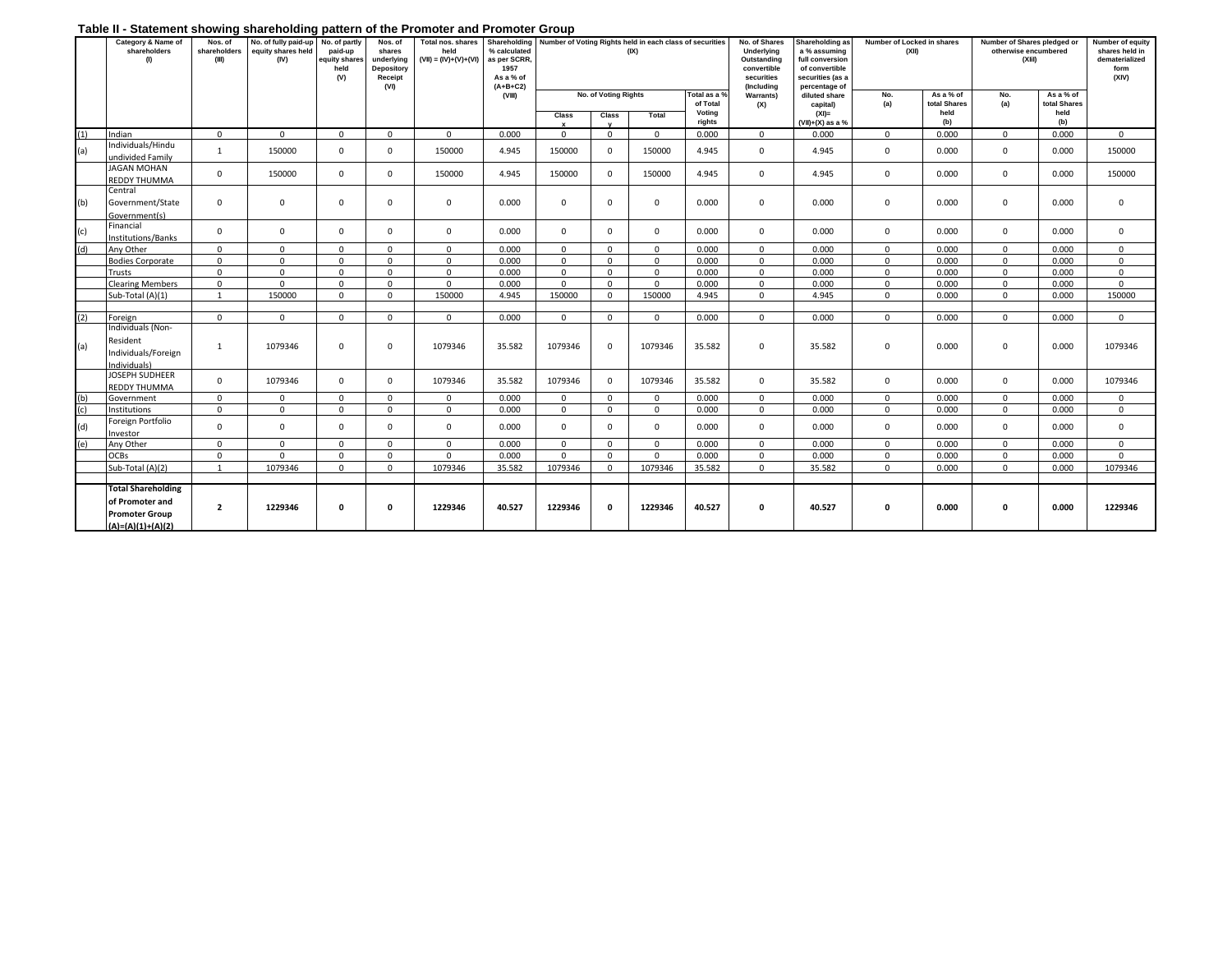## **Table III - Statement showing shareholding pattern of the Public shareholder**

|     | Category & Name of<br>shareholders                                                            | No. of fully paid- No. of partly<br>Nos. of<br>Nos. of<br>shareholder<br>up equity<br>paid-up<br>shares<br>$(VII) =$<br>shares held<br>(1)<br>equity shares<br>underlying<br>s |             |             | Total nos.<br>shares held | Shareholdin<br>g % |                                |                    | Number of Voting Rights held in each class of<br>securities |                | No. of<br><b>Shares</b> | Shareholding as a %<br>assuming full | Number of Locked in<br>shares<br>(XII)        |             | <b>Number of Shares</b><br>pledged or otherwise<br>encumbered |             | Number of<br>equity shares |                           |
|-----|-----------------------------------------------------------------------------------------------|--------------------------------------------------------------------------------------------------------------------------------------------------------------------------------|-------------|-------------|---------------------------|--------------------|--------------------------------|--------------------|-------------------------------------------------------------|----------------|-------------------------|--------------------------------------|-----------------------------------------------|-------------|---------------------------------------------------------------|-------------|----------------------------|---------------------------|
|     |                                                                                               | (III)                                                                                                                                                                          | (IV)        | held        | <b>Depository</b>         | (IV)+(V)+(VI)      | calculated<br>as per           |                    | No. of Voting Rights                                        | (IX)           | Total as a              | Underlying<br>Outstanding            | conversion of<br>convertible securities       | No.         | As a % of                                                     | No.         | As a % of                  | held in<br>dematerialized |
|     |                                                                                               |                                                                                                                                                                                |             | (V)         | Receipt<br>(VI)           |                    | <b>SCRR, 1957</b><br>As a % of | Class              | Class                                                       | Total          | % of<br>Total           | convertible<br>securities            | (as a percentage of<br>diluted share capital) | (a)         | total<br><b>Shares</b>                                        | (a)         | total<br><b>Shares</b>     | form<br>(XIV)             |
|     |                                                                                               |                                                                                                                                                                                |             |             |                           |                    | $(A+B+C2)$                     | $\pmb{\mathsf{x}}$ | y                                                           |                | Voting                  | (Including                           | $(XI)=$                                       |             | held                                                          |             | held                       |                           |
|     |                                                                                               |                                                                                                                                                                                |             |             |                           |                    | (VIII)                         |                    |                                                             |                | rights                  | <b>Warrants)</b><br>(X)              | $(VII)+(X)$ as a % of<br>$(A+B+C)$            |             | (b)                                                           |             | (b)                        |                           |
|     |                                                                                               |                                                                                                                                                                                |             |             |                           |                    |                                |                    |                                                             |                |                         |                                      |                                               |             |                                                               |             |                            |                           |
| (1) | Institutions                                                                                  | $\mathbf 0$                                                                                                                                                                    | 0           | 0           | $\mathsf 0$               | 0                  | 0.000                          | $\mathsf 0$        | 0                                                           | $\mathbf 0$    | 0.000                   | $\mathbf 0$                          | 0.000                                         | $\mathbf 0$ | 0.000                                                         | $\mathbf 0$ | 0.000                      | 0                         |
| (a) | <b>Mutual Funds</b>                                                                           | $\mathbf 0$                                                                                                                                                                    | $\pmb{0}$   | $\mathbf 0$ | $\mathsf 0$               | 0                  | 0.000                          | $\mathbf 0$        | $\mathbf 0$                                                 | $\mathsf{o}$   | 0.000                   | $\mathsf 0$                          | 0.000                                         | $\mathbf 0$ | 0.000                                                         | $\mathbf 0$ | 0.000                      | $\mathbf 0$               |
| (b) | Venture Capital<br>Funds                                                                      | $\mathbf 0$                                                                                                                                                                    | $\pmb{0}$   | $\mathbf 0$ | $\mathsf 0$               | $\mathbf 0$        | 0.000                          | $\mathbf 0$        | $\pmb{0}$                                                   | 0              | 0.000                   | $\mathsf 0$                          | 0.000                                         | $\mathsf 0$ | 0.000                                                         | $\mathbf 0$ | 0.000                      | $\mathbf 0$               |
| (c) | Alternate Investment<br>Funds                                                                 | $\mathbf 0$                                                                                                                                                                    | $\mathsf 0$ | $\mathsf 0$ | $\mathbf 0$               | $\mathsf{o}$       | 0.000                          | $\mathbf 0$        | $\mathbf 0$                                                 | $\mathsf 0$    | 0.000                   | $\mathbf 0$                          | 0.000                                         | $\mathsf 0$ | 0.000                                                         | $\mathbf 0$ | 0.000                      | $\mathbf 0$               |
| (d) | Foreign Venture<br>Capital Investors                                                          | 0                                                                                                                                                                              | $\mathbf 0$ | $\mathbf 0$ | $\mathbf 0$               | $\mathbf 0$        | 0.000                          | $\mathbf 0$        | $\mathbf 0$                                                 | $\mathbf 0$    | 0.000                   | $\mathbf 0$                          | 0.000                                         | $\mathbf 0$ | 0.000                                                         | $\mathbf 0$ | 0.000                      | $\mathsf{O}\xspace$       |
| (e) | Foreign Portfolio<br>Investors                                                                | $\mathsf 0$                                                                                                                                                                    | 0           | $\mathbf 0$ | $\mathsf 0$               | $\mathbf 0$        | 0.000                          | $\mathbf 0$        | $\mathsf 0$                                                 | 0              | 0.000                   | $\mathsf 0$                          | 0.000                                         | $\mathsf 0$ | 0.000                                                         | $\mathbf 0$ | 0.000                      | $\mathbf 0$               |
| (f) | Financial<br>Institutions/Banks                                                               | 0                                                                                                                                                                              | $\mathsf 0$ | $\mathsf 0$ | $\mathsf 0$               | $\mathbf 0$        | 0.000                          | $\mathbf 0$        | $\pmb{0}$                                                   | $\mathsf 0$    | 0.000                   | $\mathsf 0$                          | 0.000                                         | $\mathsf 0$ | 0.000                                                         | $\mathsf 0$ | 0.000                      | $\mathbf 0$               |
| (g) | <b>Insurance Companies</b>                                                                    | 0                                                                                                                                                                              | $\pmb{0}$   | $\mathsf 0$ | $\mathsf 0$               | 0                  | 0.000                          | $\mathsf 0$        | $\mathbf 0$                                                 | $\mathbf 0$    | 0.000                   | $\mathsf 0$                          | 0.000                                         | $\mathsf 0$ | 0.000                                                         | $\mathbf 0$ | 0.000                      | $\mathbf 0$               |
| (h) | Provident<br><b>Funds/Pension Funds</b>                                                       | 0                                                                                                                                                                              | $\mathsf 0$ | $\mathbf 0$ | $\mathsf 0$               | $\mathbf 0$        | 0.000                          | $\mathsf 0$        | $\mathsf 0$                                                 | $\mathbf 0$    | 0.000                   | $\mathbf 0$                          | 0.000                                         | $\mathsf 0$ | 0.000                                                         | $\mathbf 0$ | 0.000                      | $\mathbf 0$               |
| (i) | Any Other                                                                                     | $\mathsf{O}$                                                                                                                                                                   | 0           | $\mathbf 0$ | $\mathbf 0$               | $\mathbf 0$        | 0.000                          | $\mathsf 0$        | $\mathsf{O}$                                                | $\mathbf 0$    | 0.000                   | $\mathsf{O}$                         | 0.000                                         | $\mathbf 0$ | 0.000                                                         | $\mathbf 0$ | 0.000                      | 0                         |
|     | Foreign Institutional<br>Investors                                                            | $\mathbf 0$                                                                                                                                                                    | $\mathbf 0$ | $\mathbf 0$ | $\mathbf 0$               | $\mathbf 0$        | 0.000                          | $\mathbf 0$        | $\mathbf 0$                                                 | $\mathbf 0$    | 0.000                   | $\mathsf 0$                          | 0.000                                         | $\mathsf 0$ | 0.000                                                         | $\mathbf 0$ | 0.000                      | $\mathbf 0$               |
|     | QFI - Corporate                                                                               | 0                                                                                                                                                                              | $\mathbf 0$ | $\mathbf 0$ | $\mathbf 0$               | 0                  | 0.000                          | $\mathsf 0$        | 0                                                           | $\mathsf 0$    | 0.000                   | $\mathbf 0$                          | 0.000                                         | $\mathbf 0$ | 0.000                                                         | $\mathbf 0$ | 0.000                      | 0                         |
|     | Sub-Total (B)(1)                                                                              | 0                                                                                                                                                                              | 0           | $\mathsf 0$ | $\mathsf 0$               | $\mathbf 0$        | 0.000                          | $\mathsf 0$        | $\pmb{0}$                                                   | 0              | 0.000                   | $\mathbf 0$                          | 0.000                                         | 0           | 0.000                                                         | $\mathsf 0$ | 0.000                      | $\mathbf 0$               |
|     | Central<br>Government/State<br>Government(s)/Presi<br>dent of India                           | $\mathsf 0$                                                                                                                                                                    | 0           | $\mathsf 0$ | $\mathbf 0$               | 0                  | 0.000                          | $\mathbf 0$        | $\pmb{0}$                                                   | 0              | 0.000                   | $\mathsf{O}\xspace$                  | 0.000                                         | $\mathsf 0$ | 0.000                                                         | 0           | 0.000                      | $\mathbf 0$               |
|     | Sub-Total (B)(2)                                                                              | $\mathsf{O}$                                                                                                                                                                   | $\mathbf 0$ | $\mathbf 0$ | $\mathsf 0$               | $\mathsf{o}$       | 0.000                          | $\mathsf 0$        | $\mathsf 0$                                                 | $\mathsf 0$    | 0.000                   | $\mathbf 0$                          | 0.000                                         | $\mathsf 0$ | 0.000                                                         | $\mathbf 0$ | 0.000                      | 0                         |
| (3) | Non-Institutions                                                                              | $\mathbf 0$                                                                                                                                                                    | 0           | $\mathbf 0$ | $\mathbf 0$               | 0                  | 0.000                          | $\mathbf 0$        | $\pmb{0}$                                                   | $\mathbf 0$    | 0.000                   | $\mathsf 0$                          | 0.000                                         | $\mathbf 0$ | 0.000                                                         | $\mathbf 0$ | 0.000                      | $\mathsf 0$               |
| (a) | Individuals                                                                                   | $\mathbf 0$                                                                                                                                                                    | $\mathbf 0$ | $\mathbf 0$ | $\mathbf 0$               | $\mathbf 0$        | 0.000                          | $\mathbf 0$        | $\mathsf{O}\xspace$                                         | $\mathsf{o}\,$ | 0.000                   | $\mathbf 0$                          | 0.000                                         | $\mathbf 0$ | 0.000                                                         | $\mathbf 0$ | 0.000                      | 0                         |
|     | i) Individual<br>shareholders holding<br>nominal share capital<br>up to Rs.2 Lakhs.           | 605                                                                                                                                                                            | 353828      | $\mathsf 0$ | $\mathbf 0$               | 353828             | 11.664                         | 353828             | $\mathsf 0$                                                 | 353828         | 11.664                  | $\mathsf 0$                          | 11.664                                        | $\mathsf 0$ | 0.000                                                         | 0           | 0.000                      | 345425                    |
|     | ii) Individual<br>shareholders holding<br>nominal share capital<br>in excess of Rs.2<br>Lakhs | 35                                                                                                                                                                             | 1261777     | $\mathsf 0$ | $\mathsf 0$               | 1261777            | 41.596                         | 1261777            | $\mathsf 0$                                                 | 1261777        | 41.596                  | $\mathsf 0$                          | 41.596                                        | $\mathbf 0$ | 0.000                                                         | $\mathsf 0$ | 0.000                      | 1261777                   |
|     | <b>AKULA NAVEEN</b><br><b>REDDY</b>                                                           | 0                                                                                                                                                                              | 36720       | $\mathbf 0$ | $\mathsf 0$               | 36720              | 1.211                          | 36720              | $\mathbf 0$                                                 | 36720          | 1.211                   | $\mathsf 0$                          | 1.211                                         | $\mathsf 0$ | 0.000                                                         | $\mathbf 0$ | 0.000                      | 36720                     |
|     | AKULA REDDY PENTA                                                                             | $\mathbf 0$                                                                                                                                                                    | 36475       | 0           | $\mathsf 0$               | 36475              | 1.202                          | 36475              | $\mathsf 0$                                                 | 36475          | 1.202                   | $\mathsf 0$                          | 1.202                                         | $\mathsf 0$ | 0.000                                                         | 0           | 0.000                      | 36475                     |
|     | <b>AMITA HIRABHAI</b><br><b>PARMAR</b>                                                        | $\mathbf 0$                                                                                                                                                                    | 49750       | $\mathbf 0$ | $\mathbf 0$               | 49750              | 1.640                          | 49750              | $\mathbf 0$                                                 | 49750          | 1.640                   | $\mathbf 0$                          | 1.640                                         | $\mathbf 0$ | 0.000                                                         | 0           | 0.000                      | 49750                     |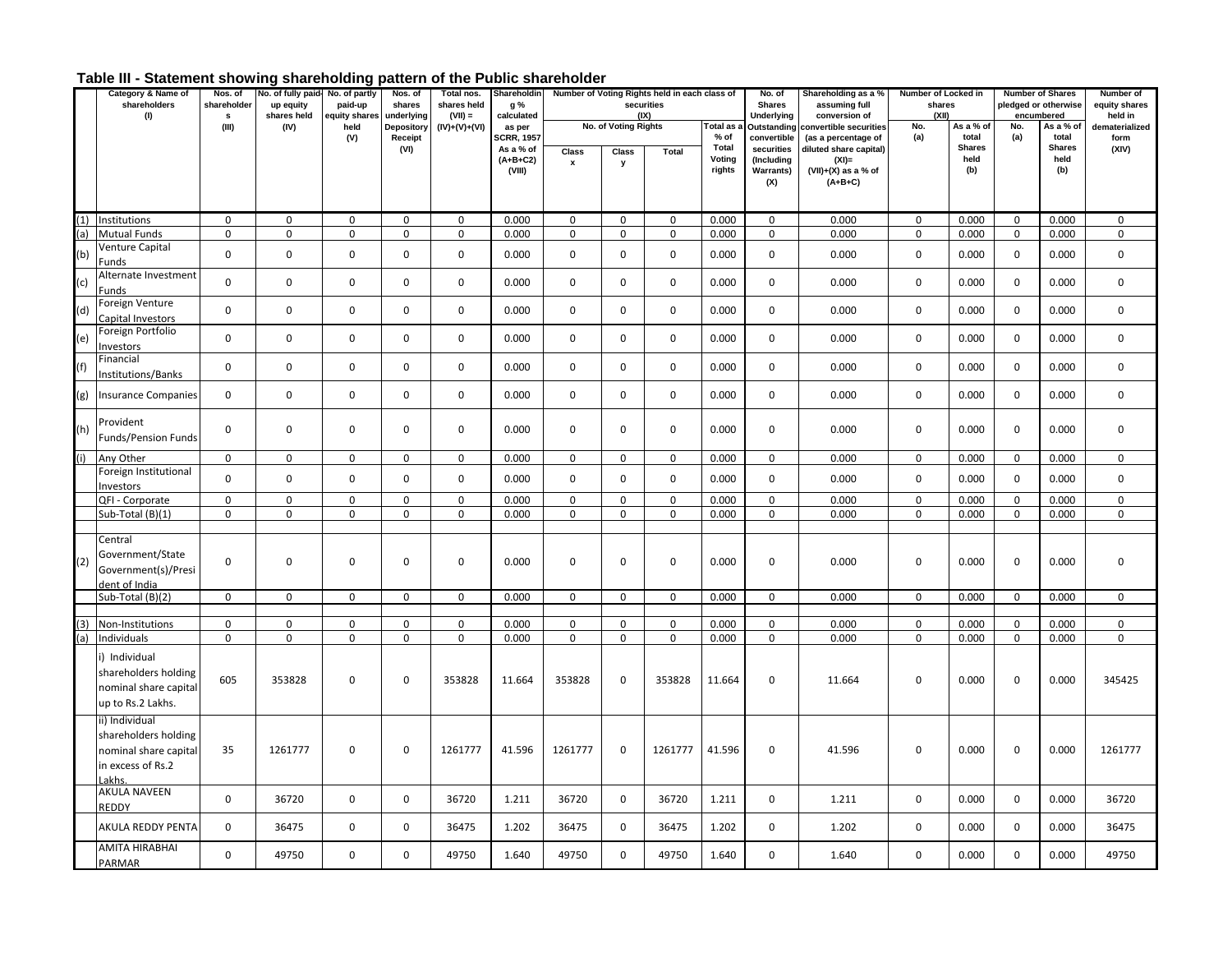|     | <b>APPAJI KODEY</b>          | $\mathsf 0$    | 35001       | 0           | 0           | 35001       | 1.154  | 35001       | 0                   | 35001       | 1.154  | 0           | 1.154  | $\mathbf 0$ | 0.000 | $\mathsf 0$ | 0.000 | 35001       |
|-----|------------------------------|----------------|-------------|-------------|-------------|-------------|--------|-------------|---------------------|-------------|--------|-------------|--------|-------------|-------|-------------|-------|-------------|
|     | <b>BASANI DHARMA</b>         |                |             |             |             |             |        |             |                     |             |        |             |        |             |       |             |       |             |
|     | REDDY                        | $\Omega$       | 34720       | $\Omega$    | $\Omega$    | 34720       | 1.145  | 34720       | $\mathbf 0$         | 34720       | 1.145  | $\Omega$    | 1.145  | $\Omega$    | 0.000 | $\Omega$    | 0.000 | 34720       |
|     | <b>BASANI PUSHPA</b>         |                |             |             |             |             |        |             |                     |             |        |             |        |             |       |             |       |             |
|     | <b>IHTOYL</b>                | $\mathbf 0$    | 35602       | $\mathbf 0$ | $\mathbf 0$ | 35602       | 1.174  | 35602       | $\mathbf 0$         | 35602       | 1.174  | $\mathbf 0$ | 1.174  | $\mathbf 0$ | 0.000 | $\mathbf 0$ | 0.000 | 35602       |
|     | <b>BHASKER REDDY</b>         |                |             |             |             |             |        |             |                     |             |        |             |        |             |       |             |       |             |
|     | LINGAREDDY                   | $\mathsf 0$    | 34700       | $\mathbf 0$ | 0           | 34700       | 1.144  | 34700       | $\mathsf{O}$        | 34700       | 1.144  | 0           | 1.144  | $\mathbf 0$ | 0.000 | $\mathbf 0$ | 0.000 | 34700       |
|     | CHANDRA PRAKASH              |                |             |             |             |             |        |             |                     |             |        |             |        |             |       |             |       |             |
|     | GOLI                         | $\mathbf 0$    | 33501       | 0           | $\mathbf 0$ | 33501       | 1.104  | 33501       | $\mathsf{O}$        | 33501       | 1.104  | 0           | 1.104  | $\mathbf 0$ | 0.000 | $\mathbf 0$ | 0.000 | 33501       |
|     | CHANDRA SHEKAR               |                |             |             |             |             |        |             |                     |             |        |             |        |             |       |             |       |             |
|     | <b>DOSAPATI</b>              | $\mathbf 0$    | 34002       | $\mathbf 0$ | $\mathbf 0$ | 34002       | 1.121  | 34002       | $\mathbf 0$         | 34002       | 1.121  | $\mathbf 0$ | 1.121  | 0           | 0.000 | $\mathbf 0$ | 0.000 | 34002       |
|     | DEEPA DIXIT PATEL            | $\mathsf 0$    | 53015       | $\mathbf 0$ | $\mathbf 0$ | 53015       | 1.748  | 53015       | $\mathbf 0$         | 53015       | 1.748  | $\mathbf 0$ | 1.748  | $\mathbf 0$ | 0.000 | $\mathbf 0$ | 0.000 | 53015       |
|     | DIKSHIT PATEL                | $\mathsf 0$    | 55271       | $\mathbf 0$ | 0           | 55271       | 1.822  | 55271       | $\mathsf{O}\xspace$ | 55271       | 1.822  | $\mathbf 0$ | 1.822  | $\mathbf 0$ | 0.000 | $\mathsf 0$ | 0.000 | 55271       |
|     | G VENKATAPPAIAH              | $\mathbf 0$    | 30500       | 0           | 0           | 30500       | 1.005  | 30500       | $\mathbf 0$         | 30500       | 1.005  | $\mathbf 0$ | 1.005  | 0           | 0.000 | 0           | 0.000 | 30500       |
|     | KASU PRASANNA                |                |             |             |             |             |        |             |                     |             |        |             |        |             |       |             |       |             |
|     | <b>MARY</b>                  | $\mathsf 0$    | 38499       | $\mathbf 0$ | $\mathbf 0$ | 38499       | 1.269  | 38499       | 0                   | 38499       | 1.269  | 0           | 1.269  | $\mathbf 0$ | 0.000 | $\mathbf 0$ | 0.000 | 38499       |
|     | LOKINENI PREMA               | $\mathsf 0$    | 33500       | $\mathbf 0$ | $\mathbf 0$ | 33500       | 1.104  | 33500       | $\mathsf{O}$        | 33500       | 1.104  | 0           | 1.104  | $\mathbf 0$ | 0.000 | $\mathbf 0$ | 0.000 | 33500       |
|     | PRAMOD HIRABHAI              |                |             |             |             |             |        |             |                     |             |        |             |        |             |       |             |       |             |
|     | PARMAR                       | $\mathbf 0$    | 64125       | $\Omega$    | $\mathbf 0$ | 64125       | 2.114  | 64125       | $\mathbf{0}$        | 64125       | 2.114  | $\mathbf 0$ | 2.114  | $\mathbf 0$ | 0.000 | $\mathbf 0$ | 0.000 | 64125       |
|     | RAJITHA DOSAPATI             | $\mathbf 0$    | 36000       | $\mathbf 0$ | $\mathbf 0$ | 36000       | 1.187  | 36000       | $\mathbf 0$         | 36000       | 1.187  | 0           | 1.187  | 0           | 0.000 | $\mathbf 0$ | 0.000 | 36000       |
|     | SAMPATH REDDY                |                |             |             |             |             |        |             |                     |             |        |             |        |             |       |             |       |             |
|     | <b>BOYAPATI</b>              | $\mathbf 0$    | 38632       | $\Omega$    | $\mathbf 0$ | 38632       | 1.274  | 38632       | $\mathbf 0$         | 38632       | 1.274  | $\mathbf 0$ | 1.274  | $\mathbf 0$ | 0.000 | $\mathbf 0$ | 0.000 | 38632       |
|     | SHWETA PRAMOD                |                |             |             |             |             |        |             |                     |             |        |             |        |             |       |             |       |             |
|     |                              | $\mathbf 0$    | 58325       | $\mathbf 0$ | 0           | 58325       | 1.923  | 58325       | $\mathbf 0$         | 58325       | 1.923  | $\mathbf 0$ | 1.923  | $\mathbf 0$ | 0.000 | $\mathbf 0$ | 0.000 | 58325       |
|     | PARMAR<br><b>VIJAY KUMAR</b> |                |             |             |             |             |        |             |                     |             |        |             |        |             |       |             |       |             |
|     |                              | $\mathsf 0$    | 56215       | $\Omega$    | $\Omega$    | 56215       | 1.853  | 56215       | $\mathbf 0$         | 56215       | 1.853  | $\mathbf 0$ | 1.853  | 0           | 0.000 | $\mathbf 0$ | 0.000 | 56215       |
|     | <b>CHANDAK HUF</b>           |                |             |             |             |             |        |             |                     |             |        |             |        |             |       |             |       |             |
|     | VINAYKUMAR                   | $\mathsf 0$    | 35250       | $\mathbf 0$ | $\mathbf 0$ | 35250       | 1.162  | 35250       | $\mathbf 0$         | 35250       | 1.162  | 0           | 1.162  | 0           | 0.000 | $\mathbf 0$ | 0.000 | 35250       |
|     | RANGA                        |                |             |             |             |             |        |             |                     |             |        |             |        |             |       |             |       |             |
|     | <b>VIPUL BHARATBHAI</b>      | $\mathsf 0$    | 46150       | $\mathbf 0$ | $\mathbf 0$ | 46150       | 1.521  | 46150       | $\mathbf 0$         | 46150       | 1.521  | 0           | 1.521  | $\mathbf 0$ | 0.000 | 0           | 0.000 | 46150       |
|     | SHAH                         |                |             |             |             |             |        |             |                     |             |        |             |        |             |       |             |       |             |
| (b) | NBFCs registered             | $\mathbf 0$    | $\mathbf 0$ | $\mathbf 0$ | $\Omega$    | $\Omega$    | 0.000  | $\mathbf 0$ | $\Omega$            | $\mathbf 0$ | 0.000  | $\mathsf 0$ | 0.000  | $\mathbf 0$ | 0.000 | $\mathbf 0$ | 0.000 | $\mathsf 0$ |
|     | with RBI                     |                |             |             |             |             |        |             |                     |             |        |             |        |             |       |             |       |             |
| (c) | <b>Employee Trusts</b>       | $\mathsf 0$    | $\mathbf 0$ | $\mathsf 0$ | 0           | 0           | 0.000  | $\mathbf 0$ | $\mathbf 0$         | $\mathsf 0$ | 0.000  | $\mathbf 0$ | 0.000  | $\mathbf 0$ | 0.000 | 0           | 0.000 | $\mathbf 0$ |
|     | Overseas Depositors          |                |             |             |             |             |        |             |                     |             |        |             |        |             |       |             |       |             |
| (d) | (holding                     | $\mathsf 0$    | 0           | 0           | 0           | 0           | 0.000  | $\mathbf 0$ | 0                   | $\mathsf 0$ | 0.000  | $\mathbf 0$ | 0.000  | 0           | 0.000 | 0           | 0.000 | 0           |
|     | DRs)(balancing               |                |             |             |             |             |        |             |                     |             |        |             |        |             |       |             |       |             |
|     | figure)                      |                |             |             |             |             |        |             |                     |             |        |             |        |             |       |             |       |             |
| (e) | Any Other                    | $\mathbf 0$    | 0           | 0           | $\mathbf 0$ | 0           | 0.000  | $\mathbf 0$ | $\mathbf 0$         | 0           | 0.000  | $\mathbf 0$ | 0.000  | 0           | 0.000 | $\mathsf 0$ | 0.000 | $\mathbf 0$ |
|     | <b>Bodies Corporate</b>      | 10             | 111394      | 0           | 0           | 111394      | 3.672  | 111394      | $\mathsf{O}$        | 111394      | 3.672  | 0           | 3.672  | $\mathbf 0$ | 0.000 | 0           | 0.000 | 111166      |
|     | <b>BALANCE EQUITY</b>        | $\mathbf 0$    | 44600       | $\mathbf 0$ | $\mathbf 0$ | 44600       | 1.470  | 44600       | $\Omega$            | 44600       | 1.470  | $\mathbf 0$ | 1.470  | $\mathbf 0$ | 0.000 | $\mathbf 0$ | 0.000 | 44600       |
|     | <b>BROKING (INDIA)</b>       |                |             |             |             |             |        |             |                     |             |        |             |        |             |       |             |       |             |
|     | <b>BMA WEALTH</b>            | $\mathbf 0$    | 63500       | $\mathbf 0$ | 0           | 63500       | 2.093  | 63500       | 0                   | 63500       | 2.093  | 0           | 2.093  | 0           | 0.000 | 0           | 0.000 | 63500       |
|     | <b>CREATORS LTD</b>          |                |             |             |             |             |        |             |                     |             |        |             |        |             |       |             |       |             |
|     | QFI - Individual             | $\mathbf 0$    | $\mathbf 0$ | $\Omega$    | 0           | $\mathbf 0$ | 0.000  | $\mathbf 0$ | $\mathbf 0$         | $\Omega$    | 0.000  | $\pmb{0}$   | 0.000  | $\mathbf 0$ | 0.000 | $\mathbf 0$ | 0.000 | $\mathbf 0$ |
|     | NRI / OCBs                   | $\mathbf{1}$   | 917         | 0           | 0           | 917         | 0.030  | 917         | 0                   | 917         | 0.030  | $\mathbf 0$ | 0.030  | 0           | 0.000 | $\mathsf 0$ | 0.000 | 917         |
|     | Trusts                       | $\mathbf 0$    | $\mathbf 0$ | 0           | 0           | 0           | 0.000  | $\mathbf 0$ | $\mathbf 0$         | $\Omega$    | 0.000  | 0           | 0.000  | $\mathbf 0$ | 0.000 | $\mathbf 0$ | 0.000 | $\mathbf 0$ |
|     | <b>Clearing Memebers</b>     | $\overline{7}$ | 76126       | 0           | 0           | 76126       | 2.510  | 76126       | $\mathsf 0$         | 76126       | 2.510  | $\mathsf 0$ | 2.510  | $\mathbf 0$ | 0.000 | $\pmb{0}$   | 0.000 | 76126       |
|     | <b>BMA WEALTH</b>            | $\mathsf 0$    | 63500       | 0           | 0           | 63500       | 2.093  | 63500       | $\mathbf 0$         | 63500       | 2.093  | $\mathbf 0$ | 2.093  | $\mathbf 0$ | 0.000 | $\mathbf 0$ | 0.000 | 63500       |
|     | CREATORS LTD.                |                |             |             |             |             |        |             |                     |             |        |             |        |             |       |             |       |             |
|     | Sub-Total (B)(3)             | 658            | 1804042     | $\mathbf 0$ | 0           | 1804042     | 59.473 | 1804042     | $\mathbf 0$         | 1804042     | 59.473 | $\mathbf 0$ | 59.473 | $\mathbf 0$ | 0.000 | $\mathbf 0$ | 0.000 | 1795411     |
|     |                              |                |             |             |             |             |        |             |                     |             |        |             |        |             |       |             |       |             |
|     | Total Public                 |                |             |             |             |             |        |             |                     |             |        |             |        |             |       |             |       |             |
|     | Shareholding                 | 658            | 1804042     | 0           | 0           | 1804042     | 59.473 | 1804042     | 0                   | 1804042     | 59.473 | $\mathbf 0$ | 59.473 | 0           | 0.000 | $\mathbf 0$ | 0.000 | 1795411     |
|     | (B)=(B)(1)+(B)(2)+(B)        |                |             |             |             |             |        |             |                     |             |        |             |        |             |       |             |       |             |
|     | (3)                          |                |             |             |             |             |        |             |                     |             |        |             |        |             |       |             |       |             |